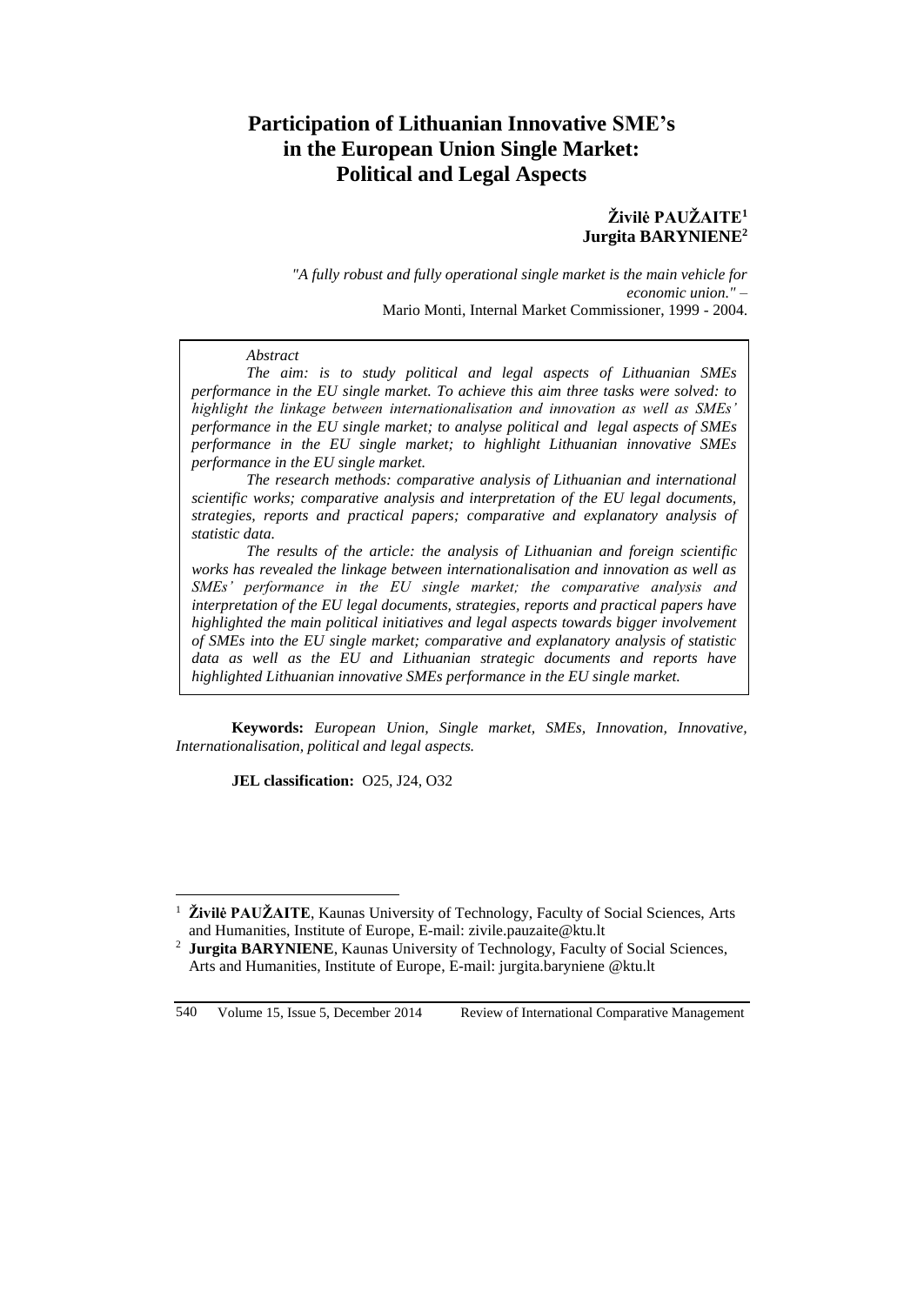#### **1. Introduction**

The comparative analysis of scientific works revealed that the EU single market as an important project of the EU is a research object for many scientists from various perspectives as it encompasses a wide range of economic, political and legal aspects as well as involves a number of interests groups. Whereas this article aims to analyse the performance of Lithuanian innovative SMEs in the EU single market, the scope of the article covers a mosaic of the above mentioned aspects.

In a paper it was chosen to use comparative and explanatory analysis of secondary statistic data to analyse and the overall EU's and Lithuanian's SMEs and their performance in the EU single market taking into account their involvement into internationalisation and innovation activities.

While legal aspects and political initiatives focused towards better performance of SMEs in the EU single market are highlighted in the EU legal documents, strategies, reports and practical papers. Due to this fact to reveal the above mentioned aspects and initiatives the comparative analysis and interpretation of the EU legal documents, strategies, reports and practical papers is used in this paper as one of the research methods.

Beside legal documents, strategies, reports and practical papers EC puts a lot of efforts towards various kind of initiatives to boost a bigger participation of SMEs and especially innovative enterprises in the EU single market.

Considering the above mentioned, the article solves the scientific problem: what is the SMEs performance in the EU single market? How internationalisation and innovation is linked to SMEs performance in the EU single market? What are political and legal aspects of SMEs participation in the EU single market? What is the performance of Lithuanian innovative SMEs in the EU single market?

Novelty of the paper:

• there are a lot of scientific works analysing the EU single market and preconditions for its development, however preconditions for SMEs and especially innovative enterprises to participate in the EU single market is not deeply analysed;

• the analysis of the performance of Lithuanian innovative SMEs in the EU single market presents a closer view to achievements of internationalisation process of Lithuanian SMEs and their involvement into innovative activities.

The aim of this paper is to study political and legal aspects of Lithuanian SMEs performance in the EU single market.

The main tasks were: to highlight the linkage between internationalisation and innovation as well as SMEs' performance in the EU single market; to analyse political and legal aspects of SMEs performance in the EU single market; to highlight Lithuanian innovative SMEs performance in the EU single market.

The paper presents a combination of several research methods:

comparative analysis of Lithuanian and international scientific works;

 comparative analysis and interpretation of the EU legal documents, strategies, reports and practical papers;

comparative and explanatory analysis of secondary statistic data.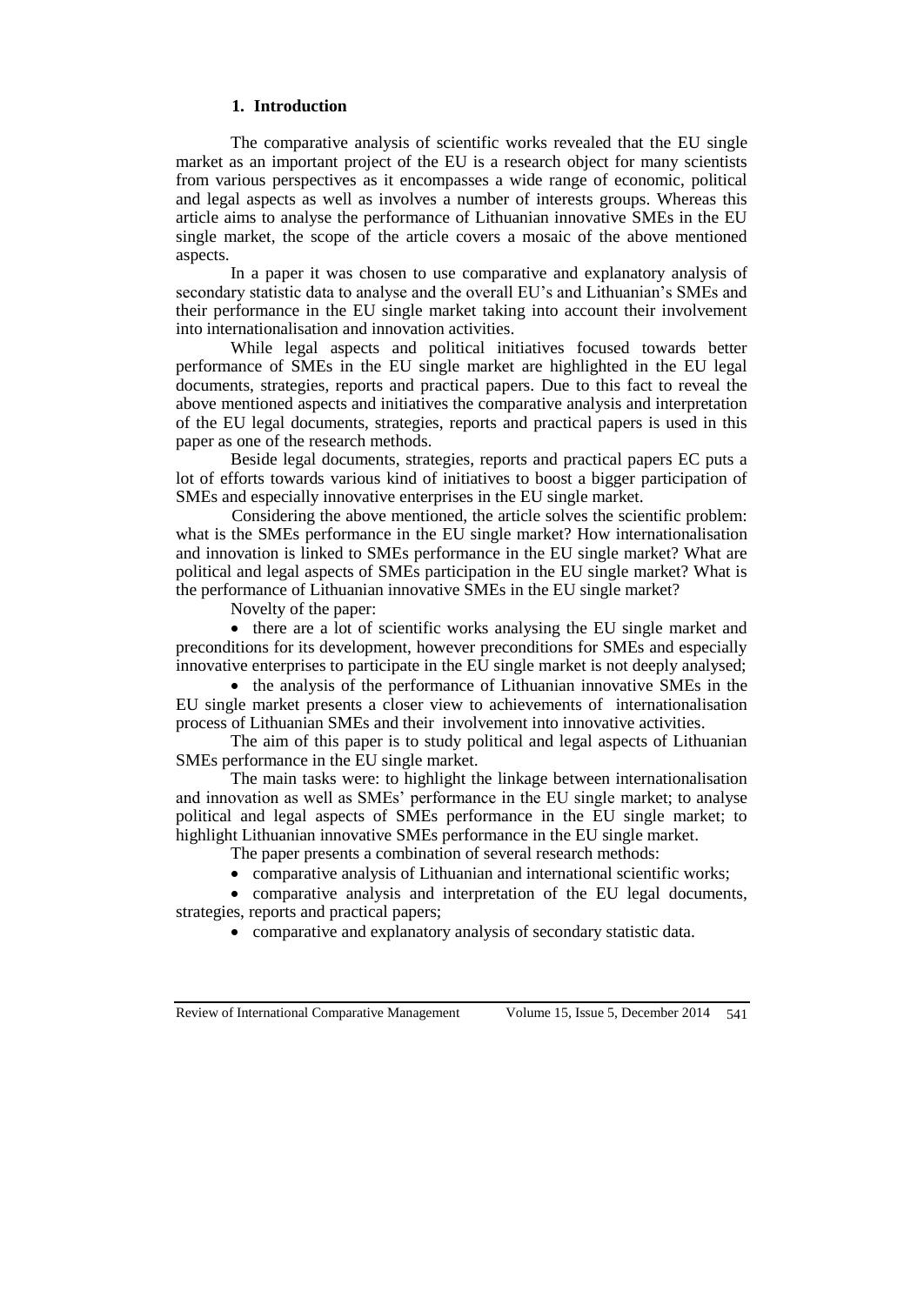#### **2. The Involvement of SME's in the EU Single Market**

The European Union in its economic integration process experienced several critical moments solved by political consensus, signed treaties and strategic documents. For example in 1957 the Treaty of Rome was signed in order to extend the European integration and include a general economic cooperation. In 1961 on 14th June, three years later after the Treaty of Rome was signed, Paul-Henri M. Spaak in the Belgian Assembly said "(…) all those who, in trying to meet the economic challenges set out by the treaty of Rome, neglected the political dimension have failed. As long as [those] challenges will be addresses exclusively in an economic perspective, disregarding their political angle, we will run  $-$  I am afraid – into repeated failures." Few years later in 1985 European Commission presented a White Paper for the European Council "Completing the internal market". Document stated that Europe needs to make concrete decisions towards further European economic integration "Europe stands at the crossroads. We either do ahead – with resolutions and determination – or we drop back into mediocrity. We can now either resolve to complete the integration of the economies of Europe; or, though a lack of political will to face the immense problems involved, we can simply allow Europe to develop in more than a free trade area." In 1986 The Single European Act modifying the Treaty of Rome was signed in Luxembourg and The Hague and it was a moment of start up to implement a single market in the EU.

The EU's single market was officially established already in 1992, when the Maastricht Treaty was signed, and has an experience of its development for more than 20 years. However the EU has to admit that it is far not working as efficiently as it supposed to work. In 2010 the previous ex-commissioner prof. Mario Monti (2010) responsible for internal market in the EU presented a new strategy for the EU single market. Strategy which should serve Europe's economy and society by bringing down barriers and simplifying existing rules, which is important to individuals, consumers and business altogether*.* Accordingly it can be stated that the EU single market needs to go through constant development reflecting to ongoing local, regional and global changes. As it was stated in a CIVITAS factsheets (James, 2012) the single market can be described as an area where people are free to trade goods, invest their money and move to look for work without facing legal, technical or physical barriers. The EU single market is designed to create economies of scale, allow the establishment of Europe-wide commerce and enable faster growth by setting the same rules across the EU.

According to European Commission's Annual report on European SMEs 2012/2013 there are 20 million European SMEs in the EU and they play an important role in the European economy. These are mostly micro-enterprises and in 2012 employed approximately 86.8 million people. This represents 66.5% of all European jobs for that year. Micro-enterprises provide just under a third of that total employment figure. The SME sector as a whole delivered 57.6% of the gross value added generated by the private, non-financial economy in Europe during 2012 (see table 1).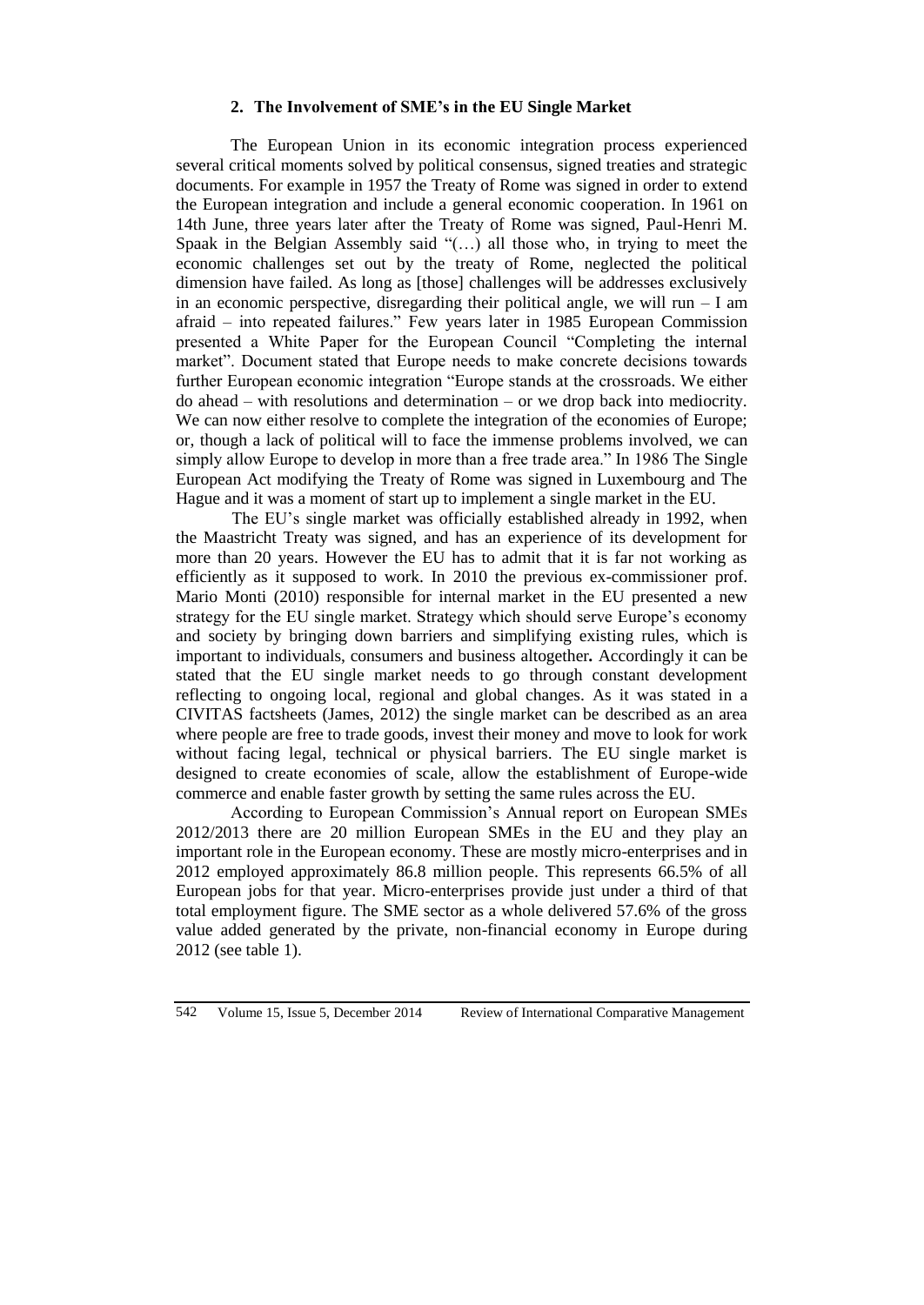|                             | <b>Micro</b>      | <b>Small</b> | <b>Medium</b> | <b>SMEs</b> | Large      | <b>Total</b> |  |  |  |
|-----------------------------|-------------------|--------------|---------------|-------------|------------|--------------|--|--|--|
| Number of Enterprises       |                   |              |               |             |            |              |  |  |  |
|                             | Number 18,783,480 | 1,349,730    | 222,628       | 20,355,839  | 43,454     | 20,399,291   |  |  |  |
| %                           | 92.1              | 6.6          |               | 99,8        | 0.2        | 100          |  |  |  |
| Employment                  |                   |              |               |             |            |              |  |  |  |
|                             | Number 37,494,458 | 26,704,352   | 22,615,906    | 86,814,717  | 43,787,013 | 130,601,730  |  |  |  |
| %                           | 28.7              | 20.5         | 17.3          | 66.5        | 33.5       | 100          |  |  |  |
| Value Added at Factor Costs |                   |              |               |             |            |              |  |  |  |
| Million $\epsilon$          | 1,242,724         | 1,076,388    | 1,076,270     | 3,395,383   | 2,495,926  | 5,891,309    |  |  |  |
| $\%$                        | 21.1              | 18.3         | 18.3          | 57.6        | 42.4       | 100          |  |  |  |

**Table 1. Enterprises, Employment and Gross Value Added of SMEs in the EU-27, 2012**

**Source**: Eurostat, National Statistical Offices, DIW, DIW econ, London Economics

It quite often gets lost that more than 99% of all European businesses are, in fact, SMEs. They provide two out of three of the private sector jobs (see graphic 1) and contribute to more than half of the total value-added (see graphic 2) created by businesses in the EU.



**Graphic 1. Employment trends by size-class, EU=27, (2008=100) Source**: European Commission's Annual report on European SMEs 2012/2013 (p. 8)

Accordingly it can be stated that SMEs are the true key-stone of the European economy, being primarily responsible for wealth and economic growth, next to their key role in innovation and R&D. Yet European SMEs still depend largely on their domestic markets despite the opportunities brought by the enlarged single market and by globalization at large.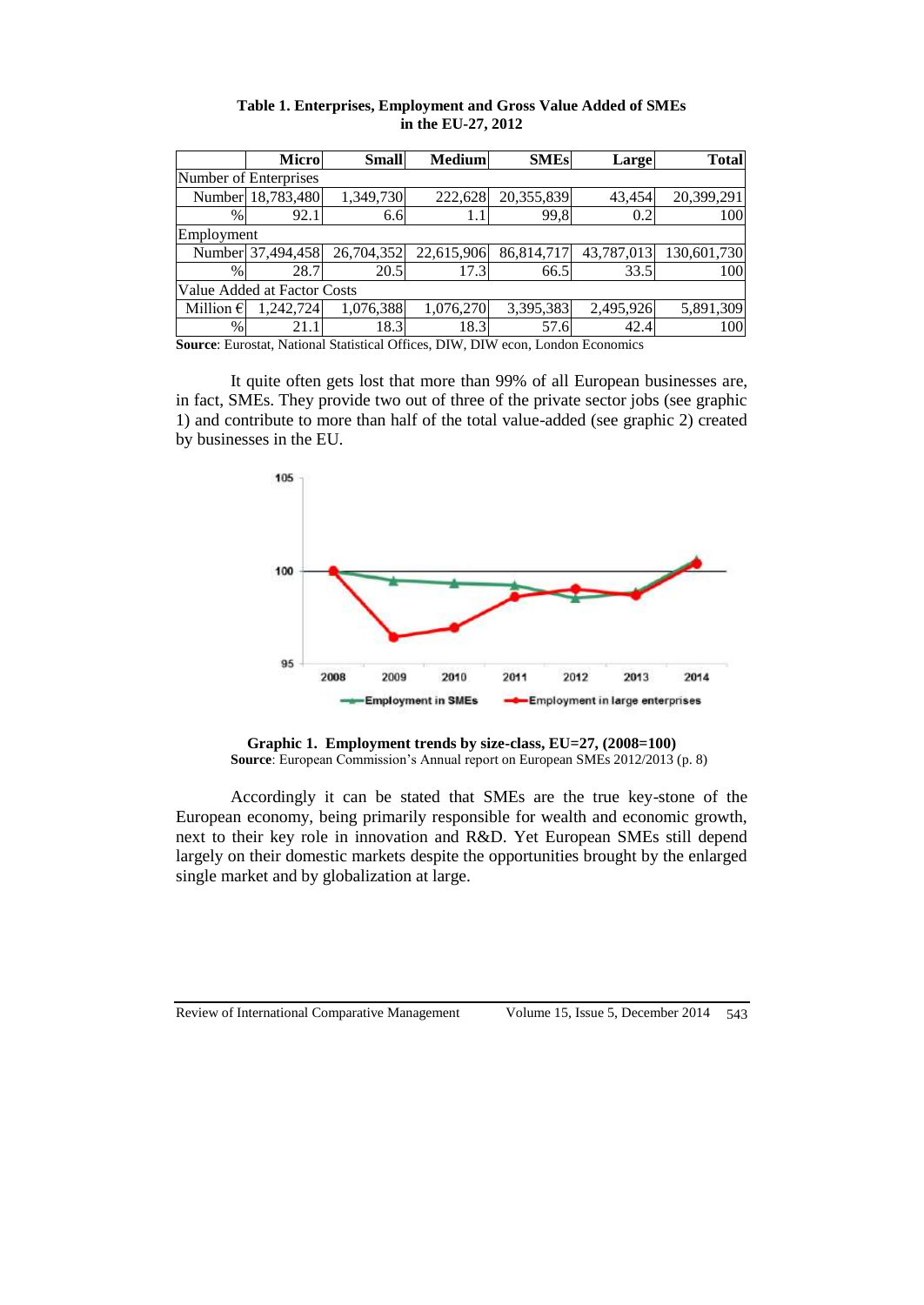

**Graphic 2 Value added trends by size-class, EU=27, (2008=100) Source**: European Commission's Annual report on European SMEs 2012/2013 (pp. 8)

In a globalised world, SMEs need to be able to confront an increasing competition from developed and emerging economies and to plug into the new market opportunities these countries will provide. International activities reinforce growth, enhance competitiveness and support the long term sustainability of companies. While according to Mettler & Williams (2011) entrepreneurship and innovation could be considered as key forces for economic growth and new employment. In this increasingly networked world, rising complexity and the rapid rate of change will continuously shift the competitive advantage from big, established companies to innovative, agile newcomers. With reference to the above mentioned it can be stated that there is a direct link between internationalisation and strengthened innovation as well as increased SMEs performance.

Stamer (2012) in his article stated, that Europe will face intensifying global competition. Consequently Europe's policies for innovation and entrepreneurship will have a profound impact on Europe's future competitiveness. Europe is wellpositioned to capitalise on this rapid innovation cycle. The European Union has created the largest integrated market and the highest standards of living globally; it stands for diversity, peace, stability, fairness and justice, culture and tolerance, with many countries hoping to join the EU at some point in the future. Mettler (2012) highlights in her article, that innovative SMEs can be immensely successful and can present the new paradigm in which 21st century success may lie. According to Wilthagen (2012) innovative SMEs must be united for their future success in the EU single market.

However small and young innovative companies face a variety of challenges and especially financial in their start-up period moving to international markets (Pelly, Kraemer-Eis, 2012). Consequently Europe should aim to become a beacon of entrepreneurship and innovation in the world by helping entrepreneurs, who in vice versa will help the EU single market.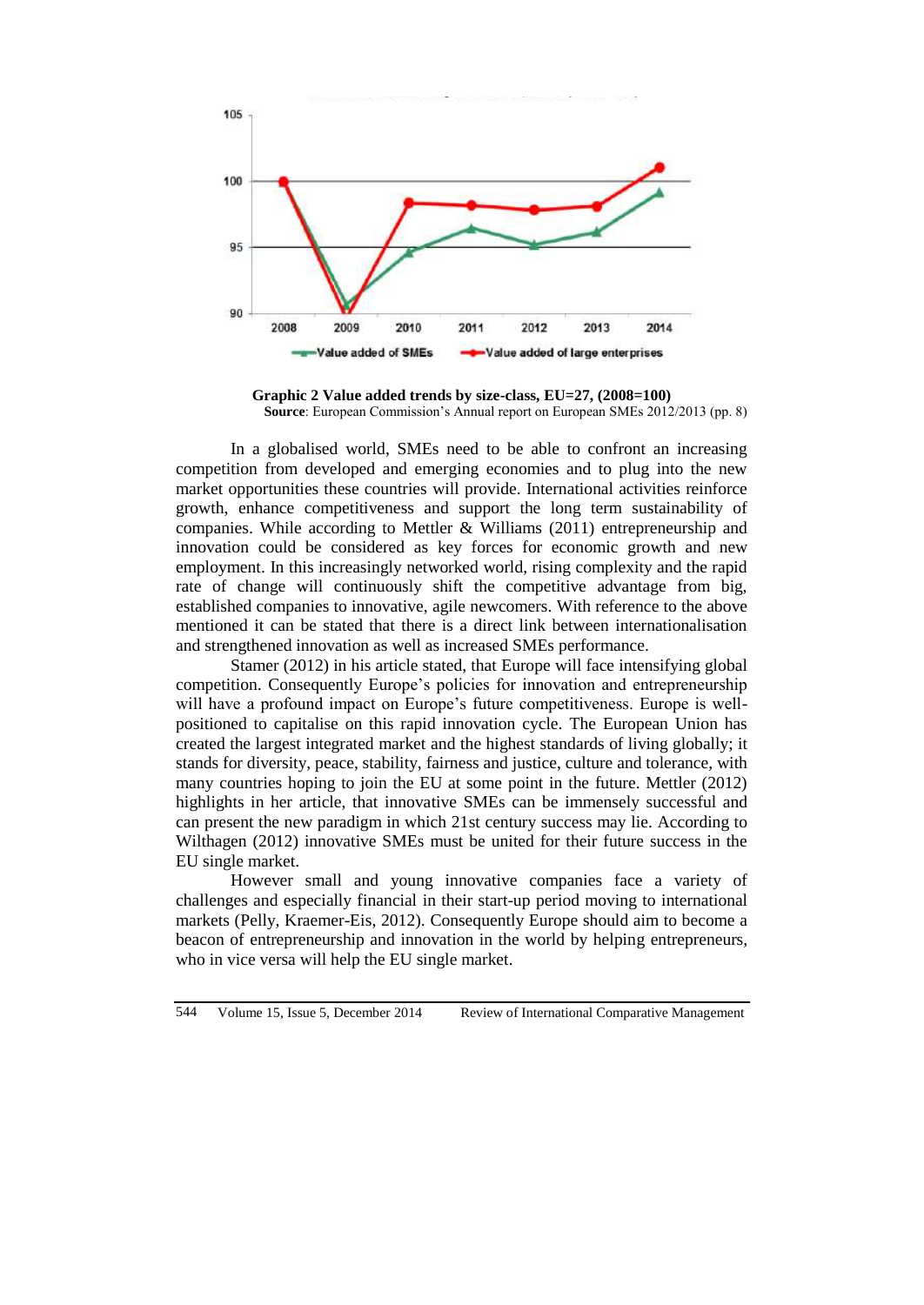According to Hoffmann (2006), the real policy challenge for the EU in the field of entrepreneurship is not a lack of start-ups, but a lack of fast growth in startups – an area where a single European market could make a real difference.

In summarizing the above maid analysis it can be stated, that European policymakers must deal with specific political, administrative and legal barriers if they want European SMEs to grow fast and move towards internationalisation and innovative activities.

## **3. Participation of SME's in the EU Single Market: Political and Legal Aspects**

SMEs in the EU need to be confident that they can compete on a level playing field and that appropriate political initiatives and legal structures exist to allow all businesses, whatever their size, to operate effectively across the EU. The European Commission is committed to improving the regulatory environment within which businesses operate and in so doing help them compete successfully in global markets.

With reference to the analysis of the EU documents the EC's initiatives can be divided in two directions:

- Internationalisation of SMEs;
- SMEs involvement into innovative activities.

Furthermore the EC is committed to identify specific (i) political and (ii) legal barriers for SMEs performance in the EU singe market as well as to foresee possible ways to tackle them.

# *3.1 Internationalisation of SMEs*

The European Commission constantly observing the performance of SMEs in international markets. Consequently there were prepared analytical reports: Internationalisation of SMEs, Observatory of European SMEs (2003) and Observatory of European SMEs, Analytical report (2007). Reports present general characteristics of firms active in the countries surveyed, perceptions on business constraints, competition and human resources problems and data on internationalisation and innovation.

All Member States of the EU have a range of measures and support measures in place to help smaller companies expand their international operations. Yet in 2006 the EC launched a project "Supporting the internationalisation of SMEs". The project lasted 2 years. With the help of an expert group, the project examined national and regional policies to support the internationalisation of SMEs both inside the Single Market and outside the EU with a goal to provide recommendations on how public policies could support SMEs' efforts to achieve international growth and have a more international orientation. The project produced two final documents: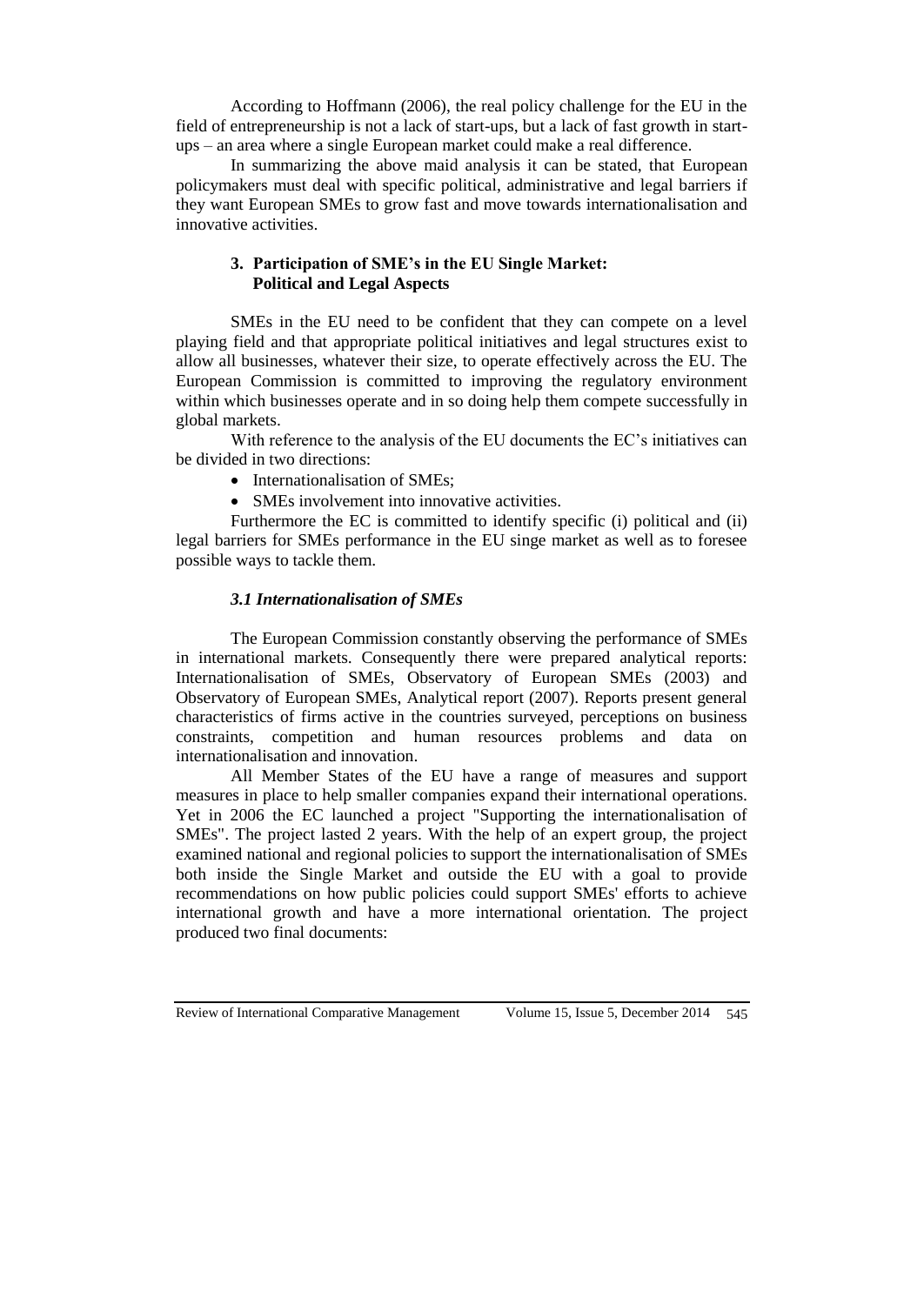- Final Report of the Expert Group on Supporting the internationalisation [of SMEs](http://ec.europa.eu/enterprise/policies/sme/files/support_measures/internationalisation/report_internat_en.pdf) (2007). This document proposes policy recommendations based on the situation, barriers and drivers for internationalisation;
- [Supporting the internationalisation of SMEs. Good practice selection](http://ec.europa.eu/enterprise/policies/sme/files/support_measures/internationalisation/internat_best_en.pdf) (2008).

In 2009 the Commission launched a study to map the level of internationalisation of European SMEs, identify which are the main barriers and advantages of internationalisation and propose policy recommendations. The study analysed all activities that put SMEs into a meaningful business relationship with a foreign partner: exports, imports, foreign direct investment, international subcontracting and international technical co-operation (Internationalisation of European SMEs, 2010). In addition to the numbers presenting the state of internationalisation, the study presents fact based evidence of the need to support greater internationalisation which has political consequences: International SMEs create more jobs; International SMEs are more innovative; Public support goes largely un-noticed: (Only 16% of SMEs are aware of public support programmes for internationalisation and only a small number of SMEs use public support); European SMEs are more internationally active than US and Japanese SMEs; Most often SMEs start international activities by importing.

In 2011 the EC presented a new startegy "Small Business, Big World — a new partnership to help SMEs seize global opportunities", aimed at helping small and medium-sized enterprises to expand their business outside the European Union. The new strategy sets out 6 fields of action: Strengthening and mapping the existing supply of support services; Creating a single virtual gateway to information for SMEs; Making support schemes at EU level more consistent; Promoting clusters and networks for SME internationalisation; Rationalising new activities in priority markets; Leveraging existing EU external policies.

On the basis of a strategy the EC initiated a study ["Study on Support](http://ec.europa.eu/enterprise/policies/international/files/2013-sme-_internationalisation-final-report_en.pdf)  [Services for SMEs in International Business 2013"](http://ec.europa.eu/enterprise/policies/international/files/2013-sme-_internationalisation-final-report_en.pdf). This study serves two purposes:

- Collecting data for a portal for EU SMEs seeking support services for internationalisation;
- Assisting with identifying gaps and overlaps in existing support services.

The outcome of the study is an inventory of the support measures and an analysis of gaps and overlaps in existing services being offered in order to identify the needs for any future additional action.

In 2014 the EC presented a Study on Business Networks. The main objective of the study was to investigate and highlight emerging new forms of inter-firm collaboration and to propose possible measures to support and coordinate them at European level where and if appropriate. The final report revealed that business networks have strategic and operational objectives. Strategic objectives are focused on longer term activities that help business network members:

• Strengthen innovation;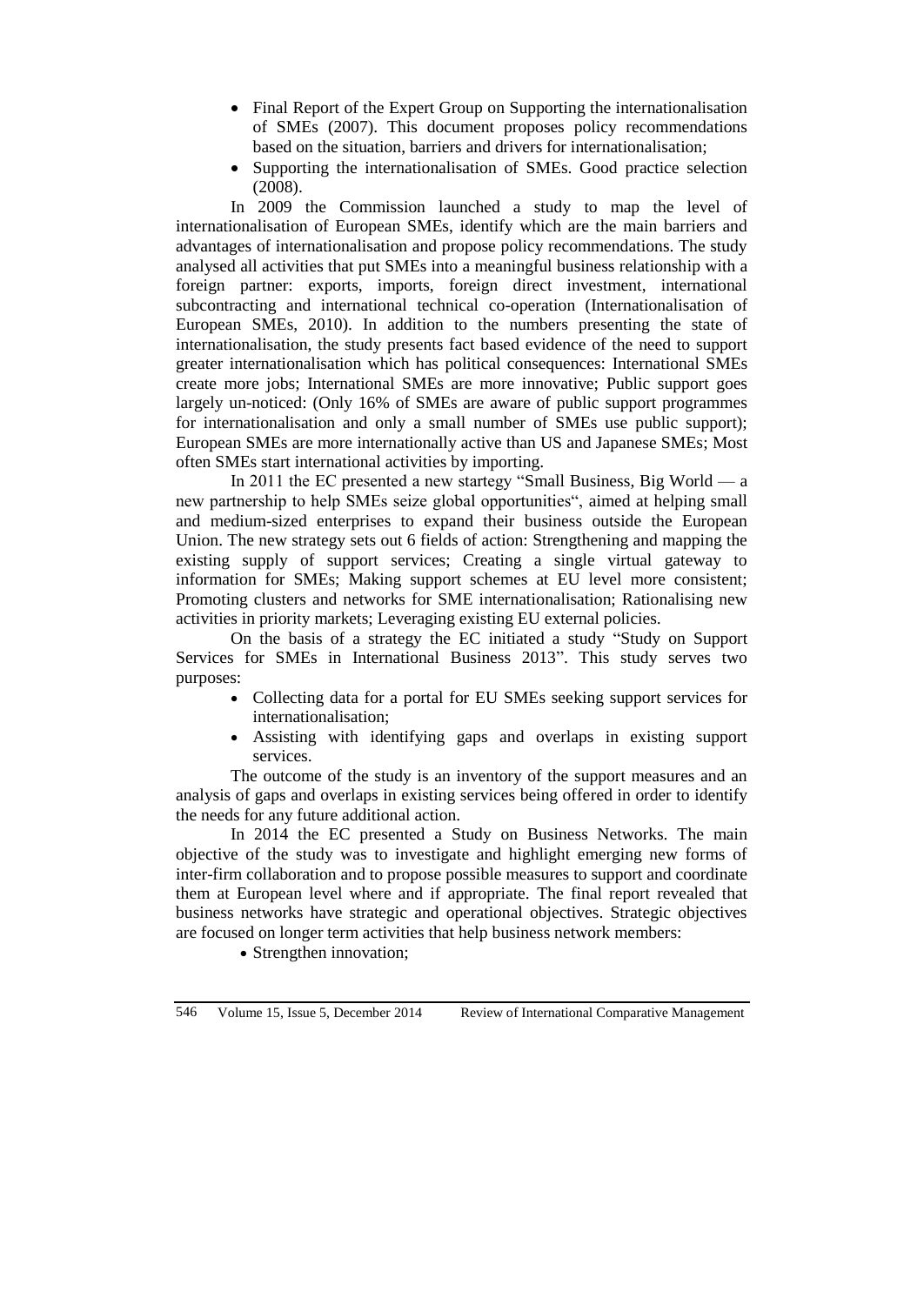- Internationalise;
- Foreign matchmaking.

Operational objectives are more diverse and include:

- Provision of legal and financial services:
- Collaboration in regional, national, transnational and European projects;
- Increased buying power through joint purchasing;
- Optimising HR-marketing for recruitment of (highly specialised) talent;
- Provision of Intellectual property protection.

In a globalised world, EU-based SMEs need to be able to plug into the market opportunities developed and emerging economies countries provide. Due to this the European Commission provided a database. It is by free of charge and open to the public. Under <https://webgate.ec.europa.eu/smeip/> SMEs across the European Union can easily access the contact and service details of a large number of (semi) public support service providers at their doorstep and in international growth markets. These service providers all help EU-based SMEs extend their business to growth markets beyond the EU.

In summarising can be stated that at present, relatively few SMEs in the EU are doing business beyond Europe. However with a support of the EC by presenting strategies, initiating studies, preparing recommendation reports as well as providing databases for SMEs internationalisation process will go faster and more efficiently.

# *3.2 SMEs Involvement into Innovative Activities*

The EC puts a lot of efforts to initiate financial instruments (see table 2) to support SMEs as well. It helps SMEs to be involved into innovative activities in international markets and to contribute to the EU single market.

Most recent on-coming initiative is HORIZON 2020 for the programming period 2014-2020. It actively supports SMEs by providing both direct financial support and indirect support to increase their innovation capacity. "Innovation in SMEs" aims at creating a bridge between the core of the framerwork programe – support to research, development and innovation projects – and the creation of a favourable ecosystem for SME innovation and growth:

- SME support will be targeted with a dedicated SME instrument, which is a novel approach to support SMEs' innovation activities.
- Horizon 2020 provides direct support to the Enterprise Europe Network, a key player in improving SMEs' access to funding opportunities. 'Innovation in SMEs' funds additional activities intended to support entrepreneurship, internationalisation, and improving access to markets - through the COSME programme.
- Furthermore, this challenge supports the second EUREKA/Eurostars Joint Programme Initiative (2014-2020), that provides funding for market-oriented transnational collaborative R&D projects.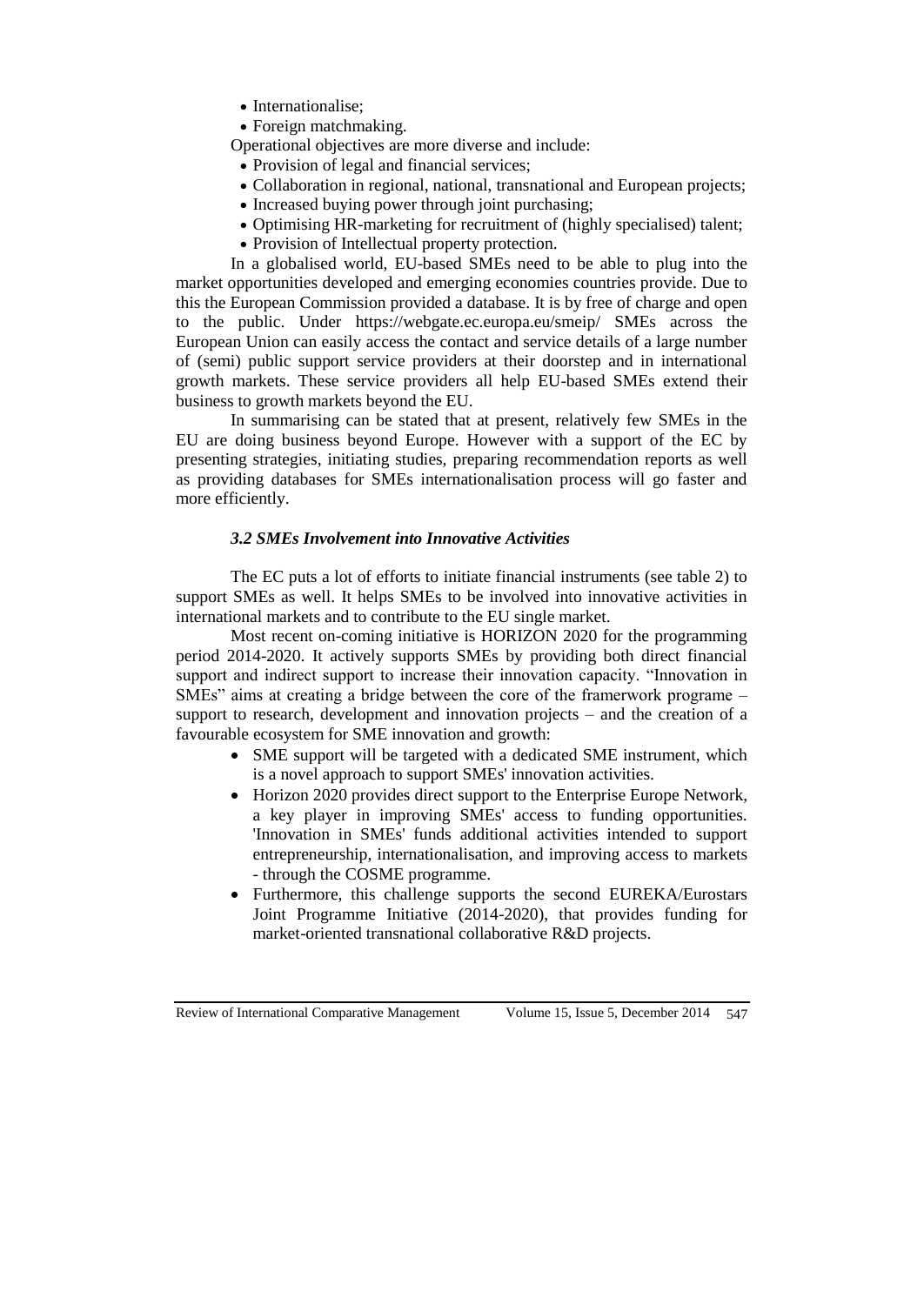| <b>Period</b><br>of activity | <b>Instrument</b>                                                                                                                                                                   | <b>Main focus</b>                                                                                                                                                                                                                                                                                                                                                 |  |  |  |  |
|------------------------------|-------------------------------------------------------------------------------------------------------------------------------------------------------------------------------------|-------------------------------------------------------------------------------------------------------------------------------------------------------------------------------------------------------------------------------------------------------------------------------------------------------------------------------------------------------------------|--|--|--|--|
| 2007-2013                    | FP7                                                                                                                                                                                 | The 7th Framework Programme for Research<br>and Technological Development. have two<br>main strategic objectives:<br>1) to strengthen the scientific and<br>technological base of European industry;<br>2) to encourage its international<br>competitiveness, while promoting research<br>that supports EU policies.                                              |  |  |  |  |
| 2007-2013                    | <b>JEREMIE</b>                                                                                                                                                                      | Joint European Resources for Micro<br>to<br>Medium Enterprises, is an initiative of the EC<br>developed<br>together with<br>the<br>European<br>Investment Fund. It promotes the use of<br>financial engineering instruments to improve<br>access to finance for SMEs via Structural<br>Funds interventions for innovative activities in<br>international markets. |  |  |  |  |
| 2007-2013                    | $\overline{CIP}$                                                                                                                                                                    | With<br><b>SMEs</b><br>its<br>main<br>the<br><b>as</b><br>target,<br>Competitiveness and Innovation Framework<br>Programme<br>supports<br>innovation<br>activities<br>(including eco-innovation), provides better<br>access to finance and delivers business support<br>services in the regions.                                                                  |  |  |  |  |
| 2007-2013                    | <b>EU's INTERREG IVB</b><br>(BSR) Programme,<br>the JOSEFIN project                                                                                                                 | Joint SME Finance for Innovation in its<br>context, congruently reflects one of the<br>four cornerstones of the EU Strategy for the<br><b>Baltic Sea</b><br>Region – creating a more prosperous region by<br>promoting<br>innovation in small and SMEs.                                                                                                           |  |  |  |  |
| 2014-2020                    | HORIZON 2020<br>instruments:<br><b>SME</b> instrument<br>• Enterprise Europe<br>Network<br>COSME programme<br><b>EUREKA/Eurostars</b><br>Joint Programme<br>Initiative (2014-2020), | The goal of the actions bundled under the<br>specific objective "Innovation in SMEs" is to<br>build innovation management capacity for<br>SME. Innovation management capacity is the<br>ability of companies to manage<br>internal<br>innovation processes from the generation of<br>the idea to its profitability on the market.                                 |  |  |  |  |

#### **Table 2. The EC's initiatives to support innovative SMEs**

From the previous programming period 2013-2017 (see table 2) it is worth mentioning the FP7 - the 7th Framework Programme for Research and Technological Development. It was focused to strengthen the scientific and technological base of European industry and to encourage its international competitiveness.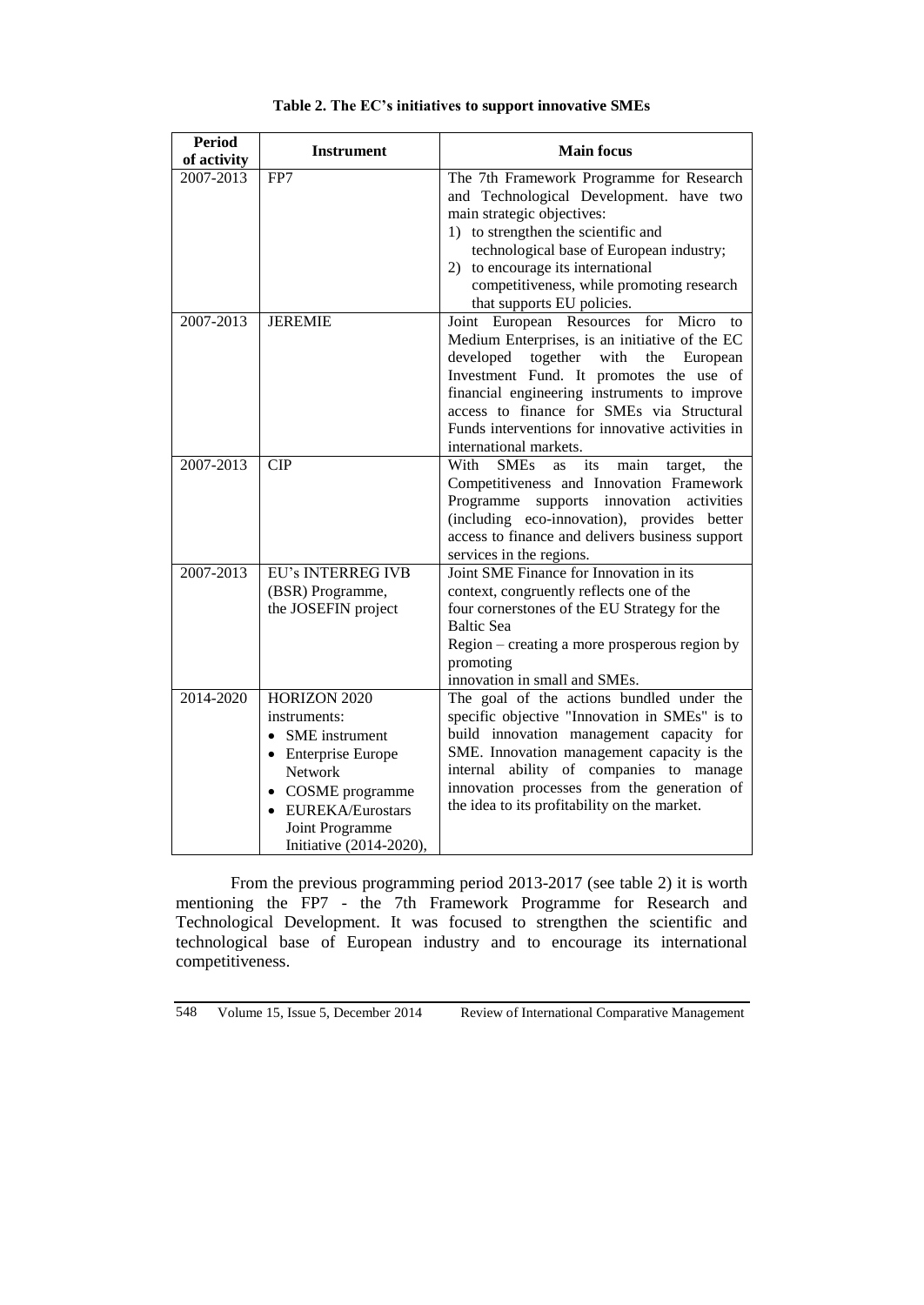JEREMIE - Joint European Resources for Micro to Medium Enterprises, initiated the EC and was developed together with the European Investment Fund. It was promoting the use of financial engineering instruments to improve access to finance for SMEs via Structural Funds interventions for innovative activities in international markets.

CIP and EU's INTERREG IVB (BSR) Programme, the JOSEFIN project with SMEs as its main target support innovation activities, provides better access to finance and delivers business support services in the regions.

With reference to the above made analysis can be stated that the EC's initiated programmes and other financial instruments is to be meant to boost SMEs performance in the EU single market moving to international markets and being active in innovative projects.

## *3.3. Political and Legal Barriers of SMEs Performance in the EU Single Market*

According to the Progress on the implementation of SBA in Europe, (2013) the market perception is that the Single Market principle is not considered a priority by the SMEs in most of the EU-28 countries. In many cases, the issues faced by SMEs trying to enter a market within the Single Market were considered similar to the issues they face when they try to enter a new market outside the Single Market. SMEs need additional support in the form of information, advice and financing notably from the State trade or investment bodies in order to be able to benefit from the internal market. The financial instruments and programmes to encourage SMEs to participate in the EU single market and be involved in innovative activities were discussed in previous subsection. Therefore the EC initiates concrete political initiatives to develop the implementation of the EU single market by strategical documents: Single Market Act (2011) and Single Market Act II (2012) where SMEs are taken into account regarding its better access to finances.

However, according to the interviewed SMEs stakeholders in the Progress report on the implementation of SBA in Europe (2013), the EU does not constitute a homogeneous market as there are differences in the implementation of the EU Regulations and Directives and there are still many different rules and practices across various countries. SMEs find the trade related legislation including the labour regulations, tax rules and technical standards still different across the EU and entrepreneurs still have to look for information about the specific formalities they have to comply within each MS. Some countries have not yet transposed fully the EU Single Market Directives, which creates difficulties for businesses, particularly regarding the free movement of workers. Better implementation of Single Market acquis is required across all countries, in order to promote a level playing field.

According to Keading (2007) the EU legislation is often transported too late. Member States grant themselves too often an extra more 6-9 months after the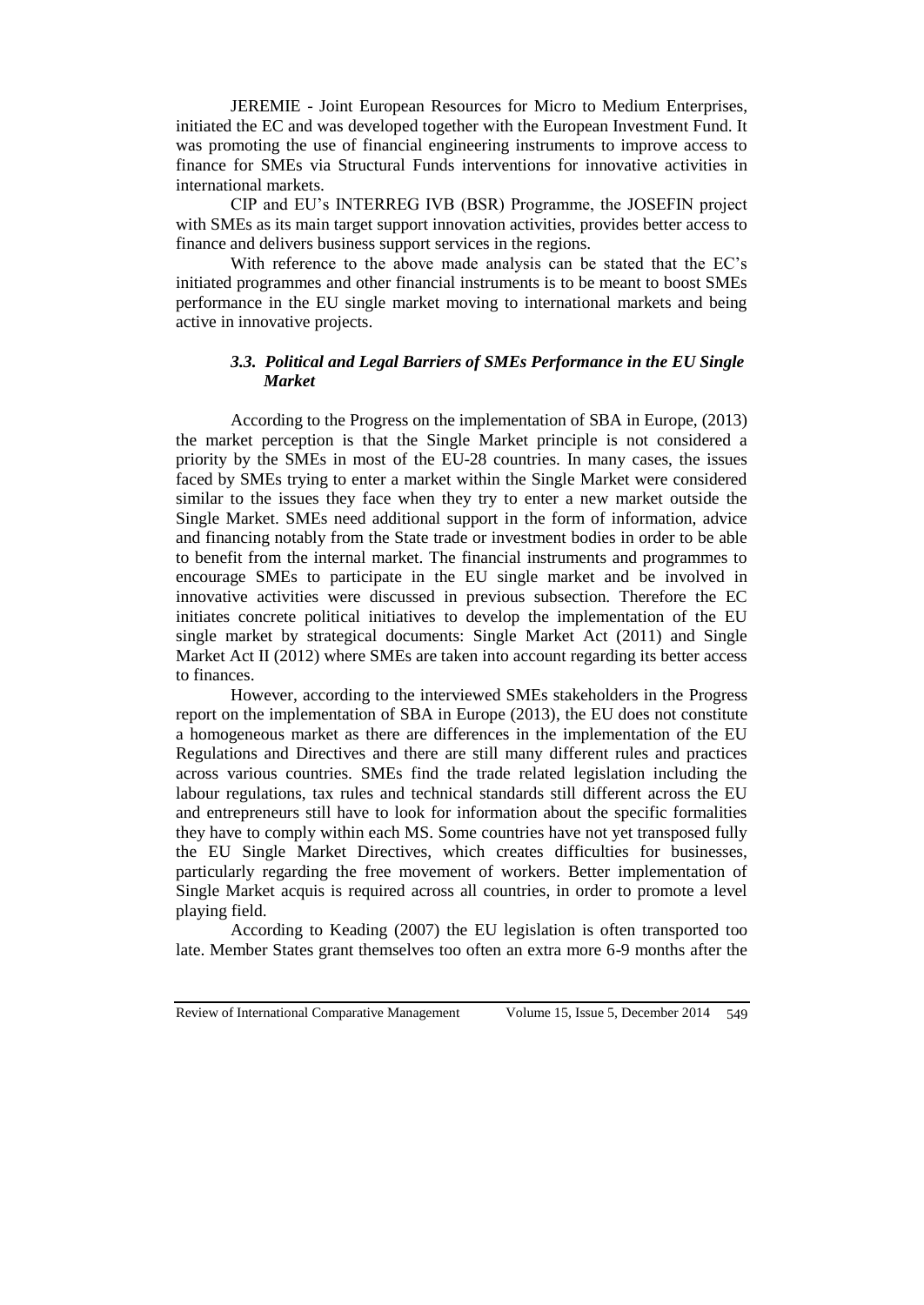deadline has expired to adopt the implementing legislation. Next to delayed transposition, single market directives are too often applied incorrectly (Vesluis, 2007) and it leaves to a highly fragmented single market, deterring citizens and businesses from exercising their rights (Kaeding, Voskamp, 2011).

In 2011 the EC initiated a monitoring consultation regarding SMEs needs. Consequently there was delivered a document presenting TOP10 most burdensome political areas and legislative acts for SMEs. Responding to highlighted political and legal boundaries the EC in 2013 presented a Smart regulation - Responding to the needs of small and medium - sized enterprises. In the document there were presented further steps of the EC regarding smart regulation implementation towards SME. There were stated that Commission will continue to pay close attention to SMEs in its policy development and review. The Regulatory Fitness and Performance Programme (REFIT) will be implemented progressively with results, including the SME scoreboard published annually and open for stakeholder comment. REFIT will ensure the coordination and prioritisation of the screening of the EU legislative acquis started in 2011 to reinforce the application of the "Think Small First" principle and to identify possible further exemptions or burden reductions for SMEs, in particular micro-enterprises.

According to the Smart regulation consultations and dialogue between SMEs and the Commission will be further improved through the SME Envoys, increased use of the Enterprise Europe Network and SME conferences, as well as in the context of social partner consultations. The governance and consultation mechanisms under the Small Business Act for Europe will play a key role in the work to minimise regulatory burden for SMEs and to ensure a broadbased consultation and involvement of SME stakeholders, including the Member States (Smart regulation - Responding to the needs of small and medium - sized enterprises, SME priority files in the Commission Work Programme, 2013).

## **4. Participation of Lithuanian Innovative SME's in the Eu Single Market**

According to SBA Factsheet for Lithuania (2013) SMEs are major players in the Lithuanian economy, owing to their significant contribution to the total added value (63.5%) and employment (75%) in the business economy (see table 3).

|                   | <b>Number of enterprises</b> |              |              | <b>Number of employees</b> |              |              | Value added    |              |              |
|-------------------|------------------------------|--------------|--------------|----------------------------|--------------|--------------|----------------|--------------|--------------|
|                   | Lithuania                    |              | EU27         | Lithuania                  |              | EU27         | Lithuania      |              | EU27         |
|                   | Number                       | <b>Share</b> | <b>Share</b> | Number                     | <b>Share</b> | <b>Share</b> | <b>Billion</b> | <b>Share</b> | <b>Share</b> |
|                   |                              | $\%$         | $\%$         |                            | $\%$         | $\%$         | €              | $\%$         | %            |
| Micro             | 95,037                       | 87.9         | 92.2         | 185,648                    | 23.0         | 29.7         |                | 12.1         | 21,5         |
| Small             | 10,655                       | 9,9          | 6,5          | 214,024                    | 26,5         | 20,6         |                | 21.7         | 18,6         |
| Medium -<br>sized | 2,151                        | 2,0          |              | 205,876                    | 25.5         | 17.2         |                | 29.7         | 18,3         |

**Table 3 SMEs in Lithuanian –basic figures**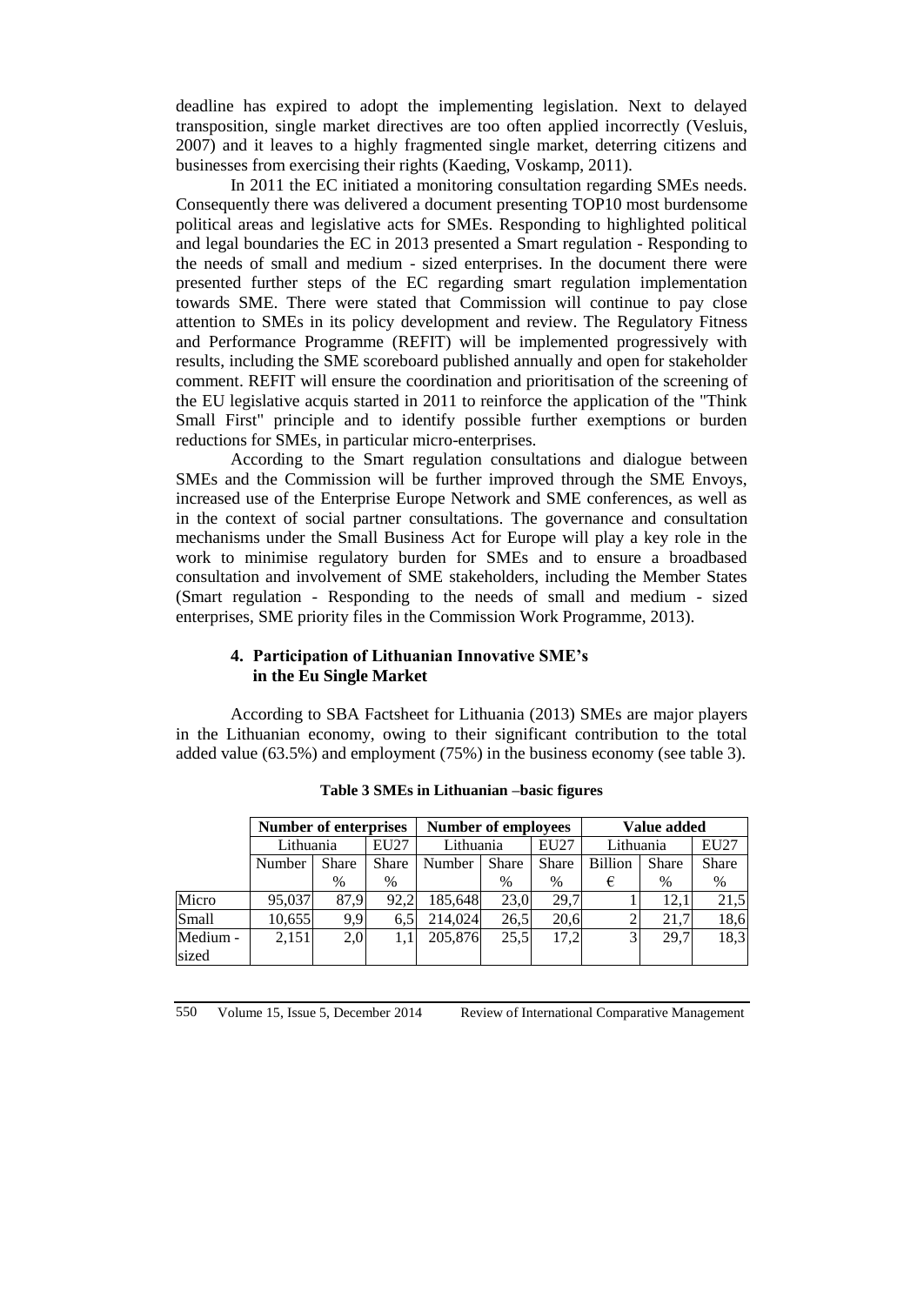|                                           | Number of enterprises |              |              | <b>Number of employees</b> |              |              | Value added    |              |              |
|-------------------------------------------|-----------------------|--------------|--------------|----------------------------|--------------|--------------|----------------|--------------|--------------|
|                                           | Lithuania             |              | EU27         | Lithuania                  |              | EU27         | Lithuania      |              | <b>EU27</b>  |
|                                           | Number                | <b>Share</b> | <b>Share</b> | Number                     | <b>Share</b> | <b>Share</b> | <b>Billion</b> | <b>Share</b> | <b>Share</b> |
|                                           |                       | %            | %            |                            | %            | $\%$         |                | $\%$         | $\%$         |
| <b>SMEs</b>                               | 107,843               | 99,7         | 99.8         | 605,548                    | 75.1         | 67.5         |                | 63.5         | 58,4         |
| Large                                     | 290                   | 0.3          | 0.2          | 201.123                    | 24.9         | 32,5         |                | 36,5         | 41,6         |
| Total                                     | 108,133               | 100          | <b>100</b>   | 806,671                    | 100          | 100          |                | 100          | 100          |
| $\sim$ $\sim$ $\sim$ $\sim$ $\sim$ $\sim$ |                       |              |              |                            |              |              |                |              |              |

**Source**: Estimates for 2012, based on 2008-2010 figures from the Structural Business Statistics Database (Eurostat). The estimated have been produced by London Economics.

SBA Factsheet for Lithuania (2013) revealed that Lithuania has a positive SBA profile (see graphic 3). The country does well on a number of areas, led by state aid & public procurement, responsive administration, second chance, and even access to finance. In general, it offers a business-friendly environment.



**Graphic 3 Lithuanian SBA profile Source**: SBA Factsheet for Lithuania, 2013 (pp. 4)

According to the Graphic 3 can be stated that Lithuania's performance in the SBA area Single market is very close to the EU standard. According to SBA Factsheet for Lithuania (2013) this performance applies to both sets of indicators: the ones gauging the level of Lithuanian SMES engaged in intra-EU trade, and the ones measuring the country's ability to transpose EU legislation. However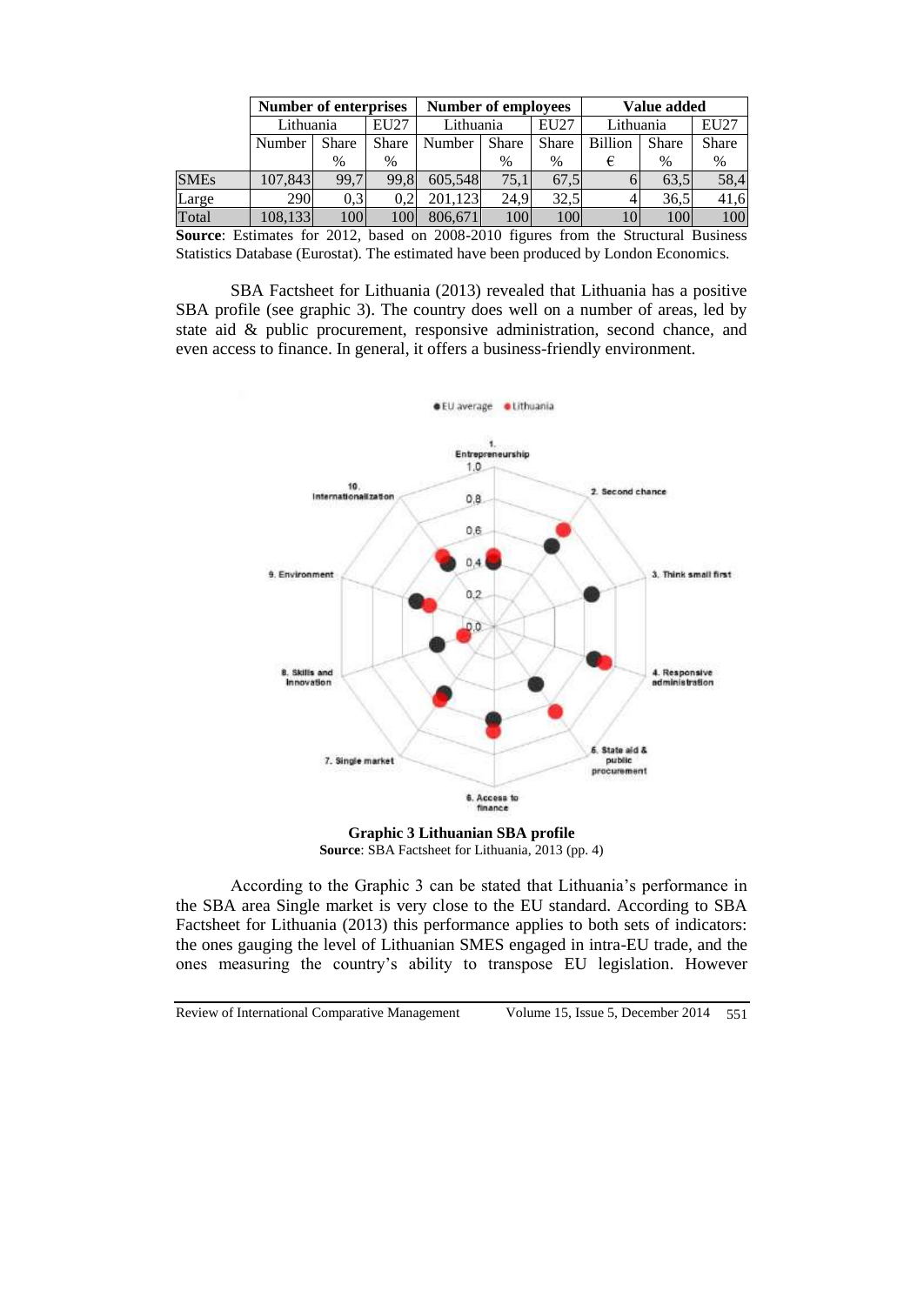according to the report on Sustainable production through innovation in SMEs (2010) SMEs in Lithuania are often ignorant about the legislation that governs their activities or do not understand what is required. Multiple amendments to improve legal requirements often create confusion and make it difficult for SMEs to understand what compliance involves. Another limiting factor influencing enforcement degree in SMEs is their limited competence level and capacity.

With reference to SBA Factsheet (2013) Lithuania scores on par with the EU average in internationalisation. However, when looking at the size of the companies, it is clear that mostly larger companies are able to go international. This is partly due to the lack of economies of scale necessary to achieve cost competitiveness, but can also be a result of the lack of sufficient support schemes, especially for micro-enterprises. Unfortunately in 2012, no significant policy measures were announced or implemented in this area.

According to JOSEFIN made regional market study (2007) Lithuania is a small country, with only 3.3 million people. Therefore not only large firms but also many SME's have to focus on markets outside the country in order to find customers for their growth strategy. Also in finding partners, suppliers and knowledge the country is often too small to find the suitable partner, and therefore historically the degree of internationalisation in Lithuania has always been relatively high. Especially innovative SMEs have to look for markets abroad to generate enough turnover to compensate for the high investment in innovations, while at the same time have a need for additional resources (financial, knowledge, human skills, natural resources, advanced technology) that are not available in Lithuania, due to the small size of the country.

With reference to the Country report for Lithuania - Sustainable production through innovation in SMEs - (2010) in Lithuania, approximately 40 % of SMEs are involved in innovation activities. SBA Factsheet for Lithuania (2013) stated that further enhancement of Lithuania's profile will require significant improvements in research and innovation, as well as skills, where it still faces some challenges. According to Balezentis & Belkiene (2011) Lithuania understands the importance of stimulation of innovation activity and its progress and contributes to the European initiatives. On the one hand Lithuania has many strategic initiatives regarding to innovation-oriented goals in public policy documents, but on the other hand the results of innovation activity in Lithuania fall short of government expectations till now. Despite growing popularity of themes related to innovation in public policy as well as in scientific sources, there is a lack of researches oriented towards evaluation of the linkages between Lithuanian strategic initiative and their implementation's realities including national and EU levels of innovation policy.

## **5. Conclusions**

The European Union single market has a big potentiality for innovative SMEs. SMEs acting in international markets and being involved in innovative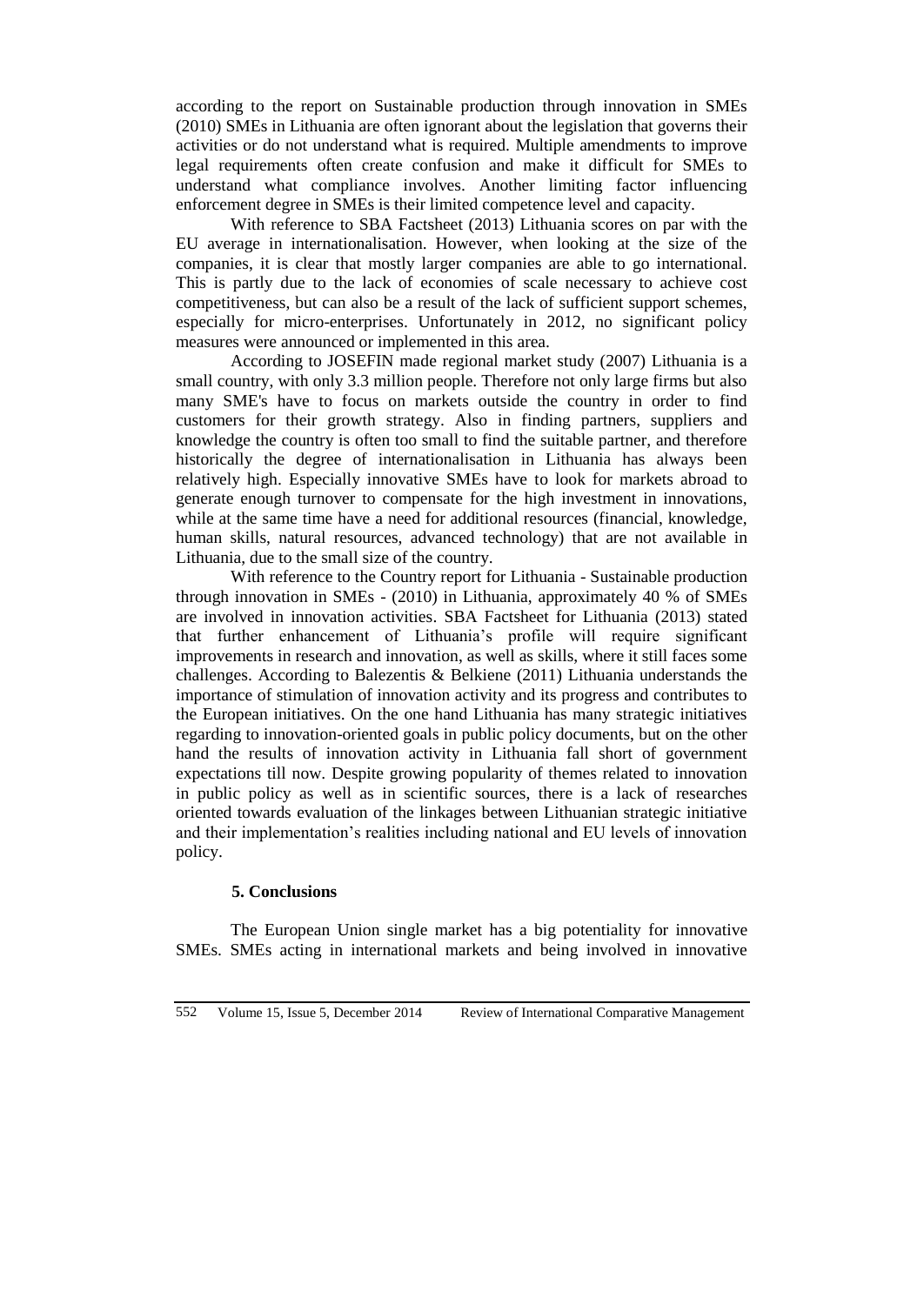activities are more flexible to deal with various kinds of economic crisis and challenges. SMEs play an important role in the EU economy by delivering employment and generating gross added value. Made analysis revealed, that future success of the EU single market depends on innovative SMEs acting in international markets. However their performance depends on the EU political and legal initiatives to create favourable business environment.

The European Commission is committed to improving the regulatory environment within which businesses operate and in so doing help them compete successfully in international markets. The European Commission's initiatives are focused towards Internationalisation (by presenting strategies, initiating studies, preparing recommendation reports as well as providing databases for SMEs) of SMEs and their involvement into innovative activities (by initiating various financial programmes and instruments). Furthermore European Commission identifies specific political/administrative and legal barriers for SMEs performance in the EU singe market as well as to foresee possible ways to tackle them.

According to the SBA factsheets (2013) Lithuanian SBA profile is rather good in a number of areas and in general it offers a business-friendly environment. Lithuania's performance in the SBA area Single market is very close to the EU standard by the level of Lithuanian SMES engaged in intra-EU trade, and by measurements the country's ability to transpose EU legislation. However Country report on the sustainable production through innovation in SMEs (2010) states that SMEs in Lithuania are often ignorant about the legislation that governs their activities or do not understand what is required. With reference to SBA Factsheet for Lithuania (2013) Lithuania scores on par with the EU average in internationalisation. However, when looking at the size of the companies, it is clear that mostly larger companies are able to go international markets. Unfortunately there were not taken significant political measures to improve the situation in the country. Furthermore the enhancement of Lithuania's SBA profile will require significant improvements in research and innovation, as well as skills.

#### **References**

- 1. Balezentis, A. & Belkiene, K., 2011. "Analysis of Lithuanian Innovation Policy Priorities in the Context of European Union Initiatives", *Public Policy and Administration*, T. 10, Nr. 2 / 2011, Vol. 10, No 2, pp. 212–230, (online).
- 2. COM, 2011, 702 final. Available at: [http://eur-lex.europa.eu/legal](http://eur-lex.europa.eu/legal-content/EN/TXT/PDF/?uri=CELEX:52011DC0702&from=EN)[content/EN/TXT/PDF/?uri=CELEX:52011DC0702&from=EN](http://eur-lex.europa.eu/legal-content/EN/TXT/PDF/?uri=CELEX:52011DC0702&from=EN)
- 3. ECORYS (2014) *Business Network, Final Report.* Rotterdam, 27th of February 2014. Available at:<http://ec.europa.eu/DocsRoom/documents/5563>
- 4. EC, 1985. *Completing the internal market*, White Paper for the European Council, Milan, Available at: [http://europa.eu/documents/comm/](http://europa.eu/documents/comm/white_papers/pdf/com1985_0310_f_en.pdf) [white\\_papers/pdf/com1985\\_0310\\_f\\_en.pdf](http://europa.eu/documents/comm/white_papers/pdf/com1985_0310_f_en.pdf)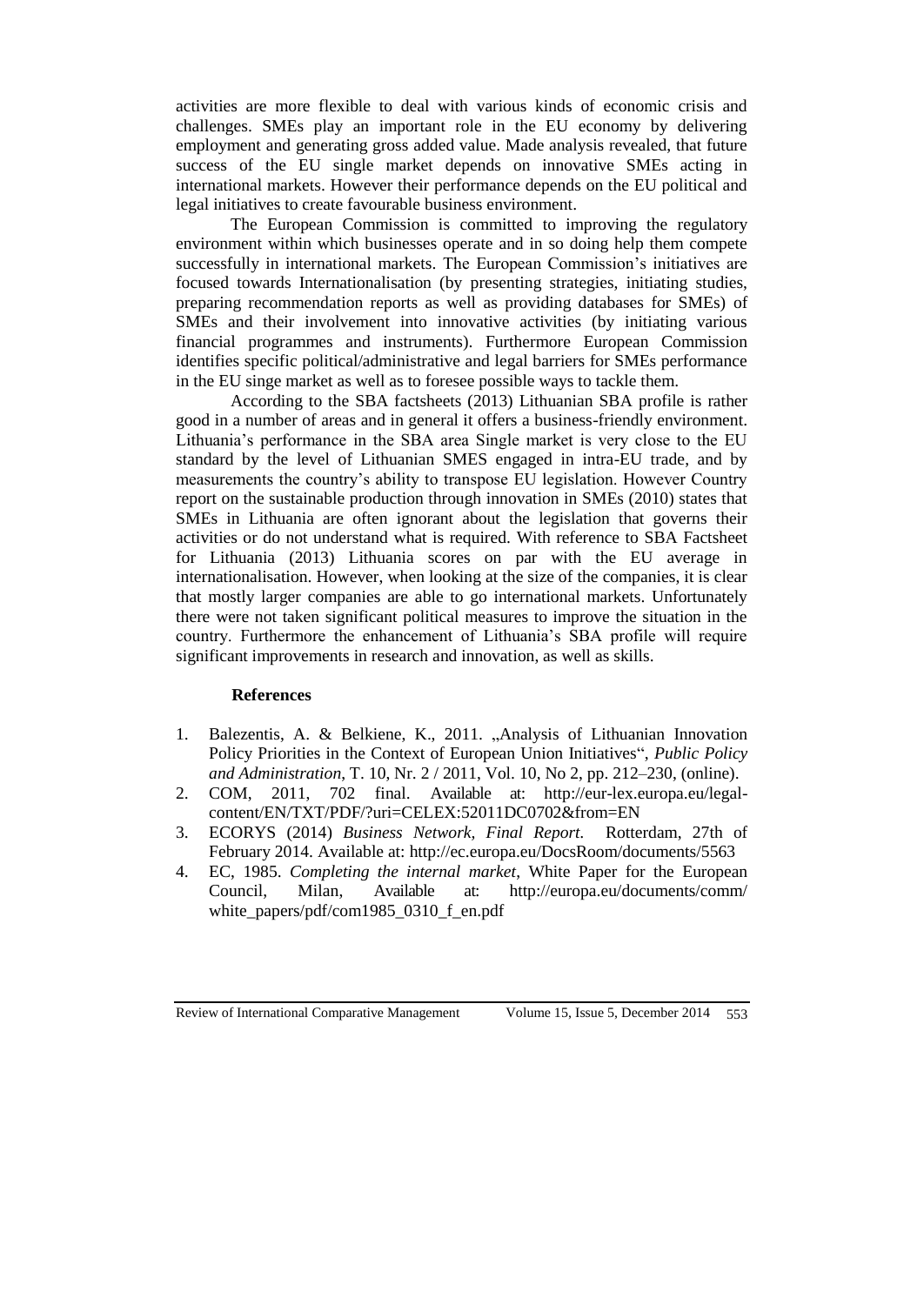- 5. EC, 2007. *[Final Report of the Expert Group on Supporting the](http://ec.europa.eu/enterprise/policies/sme/files/support_measures/internationalisation/report_internat_en.pdf)  [Internationalisation of SMEs,](http://ec.europa.eu/enterprise/policies/sme/files/support_measures/internationalisation/report_internat_en.pdf) Enterprise and Industry.* Available at: [http://ec.europa.eu/enterprise/policies/sme/market](http://ec.europa.eu/enterprise/policies/sme/market-access/internationalisation/index_en.htm)[access/internationalisation/index\\_en.htm](http://ec.europa.eu/enterprise/policies/sme/market-access/internationalisation/index_en.htm)
- 6. EC, 2008. *[Supporting the internationalisation of SMEs. Good practice](http://ec.europa.eu/enterprise/policies/sme/files/support_measures/internationalisation/internat_best_en.pdf)  [selection,](http://ec.europa.eu/enterprise/policies/sme/files/support_measures/internationalisation/internat_best_en.pdf) Enterprise and Industry.* Luxembourg: Office for Official Publications of the European Communities, ISBN 92-79-03081-7. Available at: [http://ec.europa.eu/enterprise/policies/sme/files/support\\_measures/internationa](http://ec.europa.eu/enterprise/policies/sme/files/support_measures/internationalisation/internat_best_en.pdf) [lisation/internat\\_best\\_en.pdf](http://ec.europa.eu/enterprise/policies/sme/files/support_measures/internationalisation/internat_best_en.pdf)
- 7. EC, 2010. *Internationalisation of European SMEs, European Union.* Available at[: http://ec.europa.eu/enterprise/policies/sme/market access/files/](http://ec.europa.eu/enterprise/policies/sme/market-access/files/internationalisation_of_european_smes_final_en.pdf) [internationalisation\\_of\\_european\\_smes\\_final\\_en.pdf](http://ec.europa.eu/enterprise/policies/sme/market-access/files/internationalisation_of_european_smes_final_en.pdf)
- 8. EC, 2011, *Small Business, Big World — a new partnership to help SMEs seize global opportunities,* Brussels,
- 9. EC, 2013, *SBA Facktsheet 2013 - Lithuania, Enterprise and industry.* Available at: [http://www.ukmin.lt/uploads/documents/SBA%20fact%20sheets](http://www.ukmin.lt/uploads/documents/SBA%20fact%20sheets%202013_en_1.pdf) %202013 en 1.pdf
- 10. EC, 2011, *Single Market Act: Twelve Levers to Boost Growth and Strengthen Confidence*. Available at: [http://eur-lex.europa.eu/legal-content/EN/](http://eur-lex.europa.eu/legal-content/EN/%20TXT/PDF/?uri=CELEX:52011DC0206&from=EN)  [TXT/PDF/?uri=CELEX:52011DC0206&from=EN](http://eur-lex.europa.eu/legal-content/EN/%20TXT/PDF/?uri=CELEX:52011DC0206&from=EN)
- 11. EC, 2012, *Single Market Act II - Together for new growth*, COM (2012) 573 Final Available at: http://ec.europa.eu/internal market/smact/docs/single[market-act2\\_en.pdf](http://ec.europa.eu/internal_market/smact/docs/single-market-act2_en.pdf)
- 12. EC, 2013, *A recovery on a horizon?* Annual report on European SMEs 2012/2013, Publication Office, (p.10)
- 13. Flash Eurobarometer 196 *Observatory of European SMEs,* Analytical report 2007. Available at: [http://ec.europa.eu/public\\_opinion/flash/fl196\\_en.pdf](http://ec.europa.eu/public_opinion/flash/fl196_en.pdf)
- 14. Hoffmann, A. N., 2006. *Promoting Entrepreneurship – What are the Real Policy Challenges for the European Union*, Copenhagen: Danish Ministry of Economic and Business Affairs.
- 15. *Internationalisation of SMEs, Observatory of European SMEs*, 2003. Observatory of European SMEs No. 4
- 16. James, W., 2012. *Single Market.* Civitas, Available at: <http://civitas.org.uk/eufacts/FSECON/EC1.htm> Last Update: Anna Sonny, 04/2012
- 17. JOSEFIN, 2007. *Regional market study for Lithuania,* Available at: [http://www.josefin-org.eu/uploads/media/JOSEFIN\\_Regional\\_Market\\_Study\\_](http://www.josefin-org.eu/uploads/media/JOSEFIN_Regional_Market_Study_%20Lithuania_01.pdf)  [Lithuania\\_01.pdf](http://www.josefin-org.eu/uploads/media/JOSEFIN_Regional_Market_Study_%20Lithuania_01.pdf)
- 18. Kaeding, M., Voskamp, F., 2011. *Better Implementation of EU Legislation is not just a question of taking Member States to Court*, EIPA working paper 2011/W/01, European Institute of Public Administration, (pp. 1-16)
- 19. Kaeding, M., 2007. *Better regulation in the European Union: lost in translation or full steam ahead: the transposition of EU transport directives across member states,* Leiden: Leiden University Press